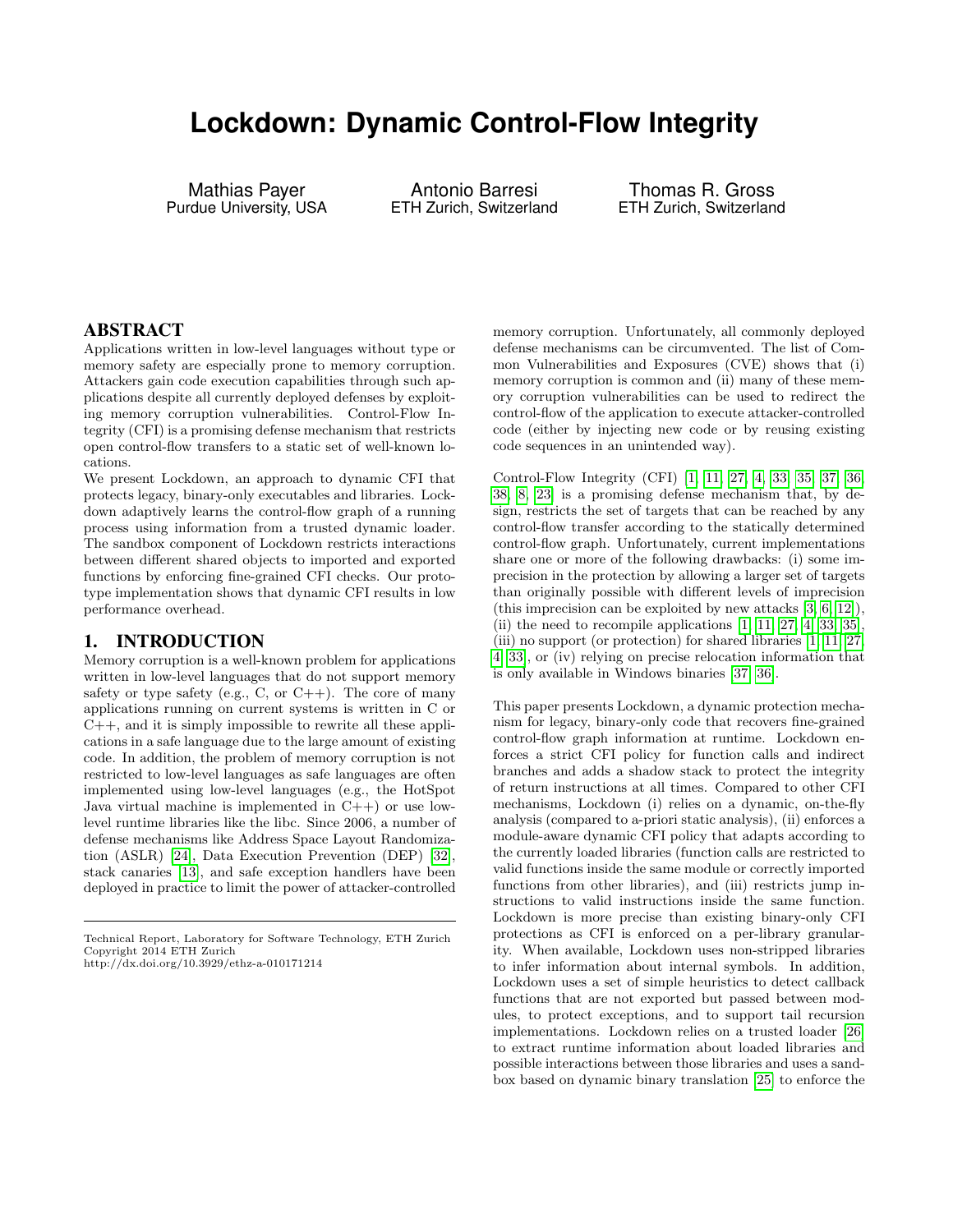

<span id="page-1-0"></span>Figure 1: Overview of the Lockdown approach.

integrity of individual control-flow transfers. [Figure 1](#page-1-0) shows an overview of Lockdown.

Our open-source prototype implementation of Lockdown for x86 Linux protects arbitrary applications from control-flow hijack attacks by implementing our dynamic CFI policy. An evaluation of the performance of the prototype implementation based on the SPEC CPU2006 benchmark shows reasonable performance overhead. In addition, we introduce the concept of "dynamic average indirect target reduction" to allow an empirical evaluation of the resilience of Lockdownprotected applications against control-flow hijack attacks.

This paper makes the following contributions:

- 1. Design of Lockdown, a security mechanism that enforces dynamic precise control-flow integrity by reconstructing a runtime control-flow graph using auxiliary data available through the dynamic loader;
- 2. A security evaluation of the increased protection that Lockdown offers using Dynamic Average Indirect target Reduction (DAIR), a dynamic metric that evaluates the possible targets for a given library at any given time;
- 3. A case study and performance evaluation of Lockdown and our prototype implementation using a set of common applications.

The rest of the paper is organised as follows: [section 2](#page-1-1) discusses the attack model followed by related work in [sec](#page-1-2)[tion 3;](#page-1-2) [section 4](#page-3-0) presents the design of Lockdown, [section 5](#page-4-0) discusses the implementation, and [section 6](#page-5-0) evaluates the prototype implementation; and [section 7](#page-8-8) concludes.

# <span id="page-1-1"></span>2. ATTACK MODEL

For Lockdown we assume a powerful yet very realistic attack model: the attacker has read and write capabilities of the program's data regions and read capabilities for the program's code regions. This attack model reflects common efforts to circumvent the deployed defenses on current systems. The attacker uses memory corruption vulnerabilities present in the application or any of the loaded libraries to

modify the program's data, thereby affecting the controlflow and execution of the program. The attacker leverages either out-of-bounds pointers or dangling pointers to read/write data in the program's address space, with the result of forcing behavior undefined in the source programming language.

We assume that the attacker can neither modify the code region of the program nor inject additional code into the program. This assumption is fulfilled by current systems that enforce an W⊕X [\[32\]](#page-9-1) strategy, where any memory area is either writable or executable (and never both at the same time). To achieve code execution capabilities the attacker must therefore reuse existing code sequences available in some code region of the program or its libraries. In code reuse attacks [\[30,](#page-9-11) [20,](#page-9-12) [28,](#page-9-13) [5,](#page-8-9) [28,](#page-9-13) [3,](#page-8-5) [6\]](#page-8-6) the attacker prepares a set of invocation frames that point to code sequences (so called "gadgets") that end with an indirect control-flow transfer whose target is again controlled by the attacker.

Using these given (practical) capabilities an attacker will try to (i) overwrite a code pointer, (ii) prepare a set of invocation frames for a code reuse attack, and (iii) force the program to dereference and follow the compromised code pointer.

### <span id="page-1-2"></span>3. BACKGROUND AND RELATED WORK

A variety of defense mechanisms exist that protect against control-flow hijack attacks by protecting the integrity of code pointers (see Szekeres et al. [\[31\]](#page-9-14) for a systematization of attacks and defense mechanisms). Existing defense mechanisms stop the control-flow hijack attack at different stages by: (i) retrofitting type safety and/or memory safety onto existing languages [\[19,](#page-9-15) [15\]](#page-8-10), (ii) protecting the integrity of code pointers (i.e., allowing only valid code locations to change the memory area of a code pointer) [\[17,](#page-8-11) [18,](#page-9-16) [2\]](#page-8-12), (iii) randomizing the location of code regions or code blocks (ASLR or code diversification are examples of this probabilistic protection) [\[24,](#page-9-0) [13\]](#page-8-0), or (iv) verifying the correctness of code pointers when they are used. E.g., Control-Flow Integrity (CFI) [\[1\]](#page-8-1) is a defense mechanism that stops the attack in the fourth stage, by preventing the use of a corrupted code pointer. Unfortunately, the implementation of CFI is challenging and consequently, CFI has not yet seen widespread use.

Software-based fault isolation (SFI) protects from faults in the application and enforces a given security policy on an unaware program. SFI can be implemented using a dynamic binary translation system.

Lockdown combines a dynamic binary translation system with a trusted loader to enforce a dynamic, per-module CFI policy on unaware, binary-only programs using the information about available modules and functions from the trusted loader.

# 3.1 Control-Flow Integrity

Control-Flow Integrity (CFI) [\[1\]](#page-8-1) and its extension XFI [\[11\]](#page-8-2) restrict the control-flow of an application at runtime to a statically determined control-flow graph. Each indirect controlflow transfer (an indirect call, indirect jump, or function return) is allowed to transfer control at runtime only to the set of statically determined targets of this code location.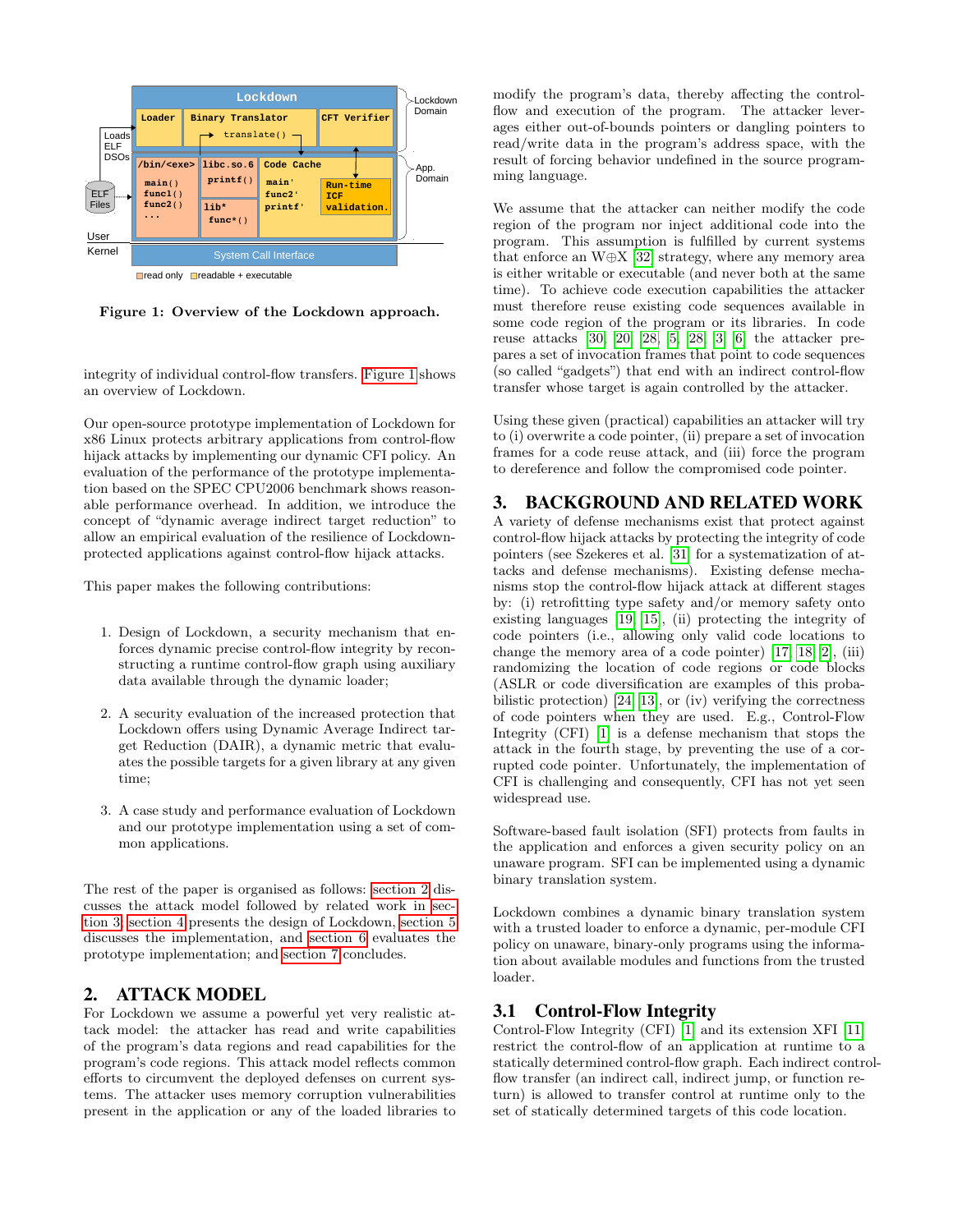CFI relies on code integrity (i.e., an attacker cannot change the executed code of the application). As explained in [sec](#page-1-1)[tion 2,](#page-1-1) the only way an attacker can achieve code execution is by controlling code pointers. CFI checks the integrity of code pointers at the location where they are used in the code. Using memory corruption vulnerabilities an attacker may change the values of code pointers (or any other data). The attack is detected (and stopped) when the program tries to follow a compromised code pointer.

The effectiveness of CFI relies on two components: (i) the (static) precision of the control-flow graph that determines the upper bound of precision and (ii) the (dynamic) precision of the runtime checks.

First, CFI can only be as precise as the control-flow graph that is enforced. If the control-flow graph is too permissive, it may allow an illegal control transfer. All existing CFI approaches rely on two phases: an explicit static analysis phase and an enforcement phase that executes additional checks. Most compiler-based implementations of CFI [\[1,](#page-8-1) [11,](#page-8-2) [4,](#page-8-3) [33,](#page-9-3) [27,](#page-9-2) [2,](#page-8-12) [35,](#page-9-4) [22\]](#page-9-17) rely on a points-to analysis for code pointers at locations in the code that execute indirect control-flow transfers. A severe limitation of these approaches is that all the protected code must be present during compilation as they do not support modularity or shared libraries. Implementations based on static binary analysis [\[37,](#page-9-5) [9,](#page-8-13) [34,](#page-9-18) [36\]](#page-9-6) either rely on relocation information (e.g., in the Windows PE executable format) or reconstruct that information using static analysis [\[38\]](#page-9-7). Modular CFI [\[23\]](#page-9-8) is a recent compilerbased CFI tool that stores type information and dynamically merges points-to sets when new libraries are loaded (but does not support library unloading).

Second, the initial upper bound for precision is possibly limited through the implementation of the control-flow checks (Goektas et al. [\[12\]](#page-8-7) list common limitations in CFI implementations). Practical implementations often maintain three global sets of possible targets instead of one set per control-flow transfer: one target set each for indirect jumps, indirect calls, and function returns. The control-flow checks limit the transfers to addresses in this set. This policy is an improvement compared to unchecked control-flow transfers but overly permissive as an attacker can hijack control-flow to any entry in the set.

Lockdown is a dynamic approach that enforces a stricter, dynamically constructed control-flow graph on top of a dynamic sandbox for binaries. The sandbox ensures code integrity, adds a safe shadow stack that protects against returnoriented programming attacks [\[30\]](#page-9-11), and enforces dynamic control-flow checks. The secure loader protects the GOT and GOT.PLT data structures from malicious modifications.

#### 3.2 Dynamic binary translation

Software-based Fault Isolation (SFI) protects the integrity of the system and/or data by executing additional guards that are not part of the original code. Dynamic Binary Translation (DBT) allows the implementation of SFI guards on applications without prior compiler involvement by adding a thin virtualization layer between the original code and the code that is actually executed. The DBT system dynamically enforces security policies by collecting runtime information and restricting capabilities of the executed code.

Several DBT systems exist with different performance characteristics. Valgrind [\[21\]](#page-9-19) and PIN [\[16\]](#page-8-14) offer a high-level runtime interface resulting in higher performance costs while DynamoRIO [\[7\]](#page-8-15) and libdetox [\[25\]](#page-9-10) support a more direct translation mechanism with low overhead translating application code on the granularity of basic blocks. We build on libdetox which has already been used to implement several security policies.

A security policy can only be enforced if the translation system itself is secure. Libdetox splits the user-space address space into two domains: the application domain and the trusted binary translator domain. This design protects the binary translation system against an attacker that can modify the address space of the running application as the attacker cannot reach the trusted DBT domain. Libdetox uses a separate translator stack and separate memory regions from the running application. Libdetox enforces the following properties: (i) no untranslated code is ever executed; (ii) translated code is executed in the application domain; (iii) no pointer to the trusted domain is ever stored in attacker-accessible memory. The application triggers a trap into the trusted domain when (i) it executes a system call, (ii) executes untranslated code, or (iii) a heavy-weight security check is triggered. Libdetox can be extended by the addition of a trusted loader to the trusted computing domain [\[26\]](#page-9-9) thereby protecting the SFI system from attacks against the loader when loading or unloading shared libraries.

The combination of trusted loader and dynamic binary translation system implements the following security guarantees: a shadow stack protects the integrity of return instruction pointers on the stack at all times; the trusted loader protects the data structures that are used to execute functions in other loaded libraries at runtime; and the integrity of the security mechanism is guaranteed by the binary translation system. The shadow stack is implemented by translating call and return instructions [\[25\]](#page-9-10). Translated call instructions push the return instruction pointer on both the application stack and the shadow stack in the trusted domain. Translated return instructions check the equivalence between the return instruction pointer on the application stack and the shadow stack; if the pointers are equivalent then control is transferred to the translated code block identified by the code pointer on the shadow stack.

The existing version of libdetox supports and allows the application to execute the full x86 instruction set (including any SSE extensions). The trusted computing base of the architecture (trusted loader and binary translation system) is small, with less than 20,600 lines of code.

#### 3.3 Dynamic loading in a nutshell

Modern Unix operating systems and the Linux kernel use the Executable and Linkable Format [\[29,](#page-9-20) [10\]](#page-8-16) (ELF) to specify the on-disk layout of applications, libraries, and compiled objects. A file that uses the ELF format to define its internal layout is called Dynamic Shared Object (DSO). The ELF format defines two views for each DSO. The first view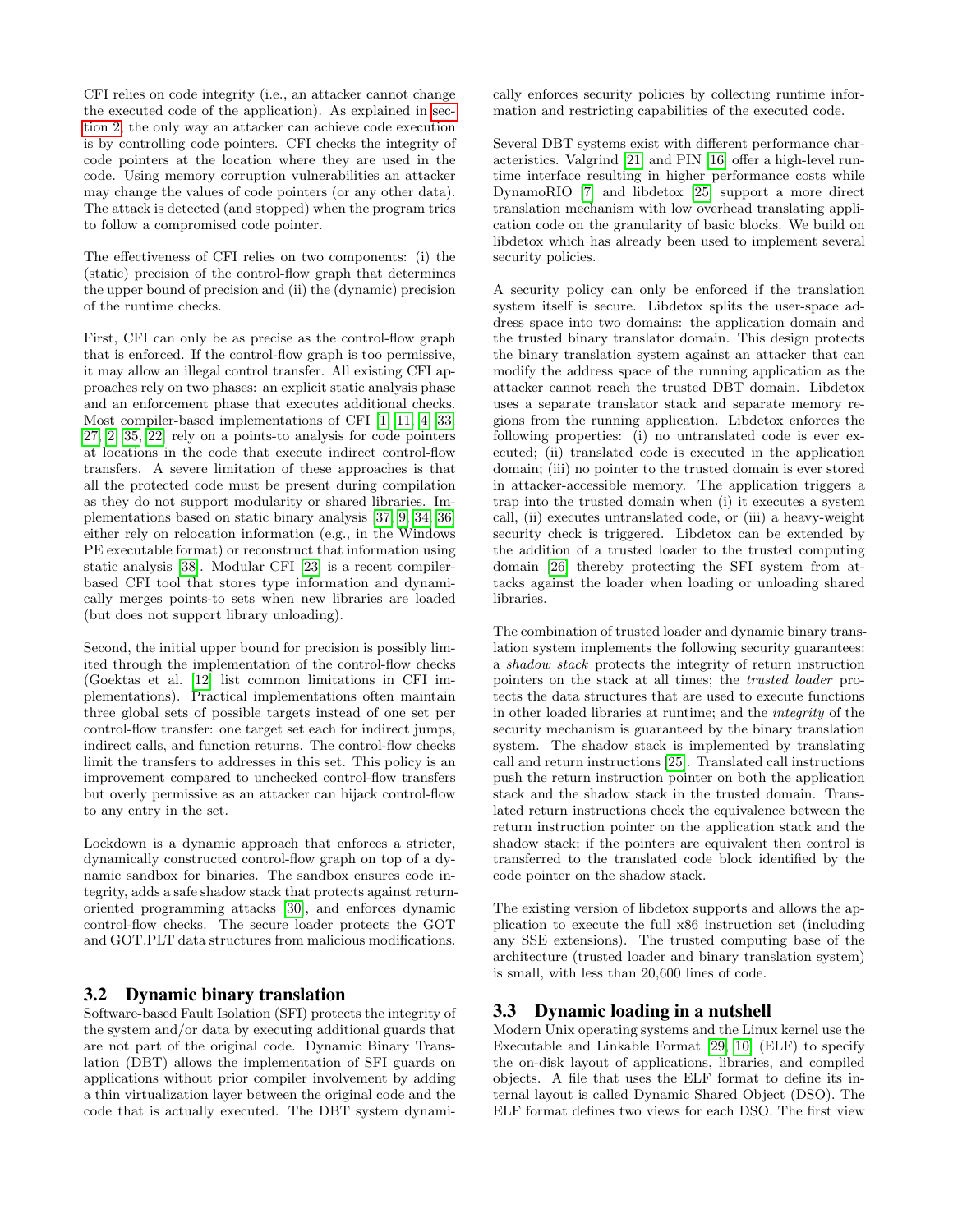is the program header that contains information about segments; the program header controls how the segments must be mapped from disk into the process image. The second view is the section header table; this table contains the more detailed section definitions.

The dynamic loader and the linker both use the section header table. Depending on the linker flags the section header table of a linked executable or shared library contains information about all functions and symbols, or it contains only information about exported symbols.

The dynsym section contains the location information of all exported symbols and is available in all dynamically linked libraries and applications. This section is used by the dynamic loader to resolve references. The symtab section on the other hand is not needed by the dynamic loader and can be stripped from the final library or application (but is available for most ELF files on current systems). This section contains detailed information at the highest possible level of granularity and includes details of all available symbols, even static and weak variables or functions, hidden symbols, and individual object files. The granularity of the dynsym and symtab information is no longer on the section level but on the level of individual compiled objects (usually individual source files) and functions. If available this information is used, e.g., in the debugger.

Lockdown uses the dynsym information to establish an information baseline. This base is extended with the more detailed symtab information to form the complete picture using as many details as possible. If the symtab information is not available, e.g., because the binary is stripped, then Lockdown falls back to the information baseline.

# <span id="page-3-0"></span>4. LOCKDOWN DESIGN

Lockdown enforces a strict, practicable CFI policy at the level of shared libraries by restricting control-flow transfers between loaded shared libraries. The high-level policy restricts (i) inter-module calls to functions that are exported from one library and imported in the other library, (ii) intramodule calls to valid functions, (iii) jump instructions to valid instructions in the same function and valid call targets for tail calls, and (iv) return instructions to the precise return address (with a special handler for exceptions). [Fig](#page-4-1)[ure 2](#page-4-1) shows an example of the call restrictions for three loaded libraries. The call restrictions are adapted dynamically whenever libraries are loaded or unloaded. The integrity of return instructions is enforced at all times using a shadow stack. Indirect call instructions and indirect jump instructions execute a runtime check that validates the current target according to the currently loaded libraries.

Lockdown relies on a trusted loader that prepares information about all visible symbols relative to each code location. The loader uses the available symbol tables and information about imported and exported symbols to provide this information. If a shared library is stripped then only information about imported and exported symbols is available, resulting in a coarser-grained protection.

# <span id="page-3-1"></span>4.1 Rules for control transfers

Three different forms of control transfers exist, call, jump, and return instructions. Call instructions are used to transfer control to a different function. Jump instructions (conditional and unconditional), on the other hand, are used to transfer control inside a function. Return instructions are used to transfer control back to the calling function. The rules for different control transfers are as follows:

- 1. Call instructions must always target valid functions. The set of valid functions is always specific for every protected call instruction. Only functions that are defined or imported in the current module are allowed. Static functions or local functions that are called in the same module are only verifiable if the binary is not stripped.
- 2. The target of a jump instruction must stay within the same function or must go to a valid function target (due to tail call implementation). If the binary is stripped then jumps can only be verified to the granularity of individual sections and exported symbols.
- 3. Return instructions must always transfer control back to the caller. The DBT system keeps a shadow stack data structure in the trusted domain to verify return addresses on the stack before they are dereferenced. The shadow stack verifies the equivalence of the return address on the application stack and removes it from the application stack. It then removes the return address from the shadow stack and transfers control to the translated counterpart of that code pointer (protecting from time of check to time of use attacks).
- 4. All control transfers must target valid instructions that are reachable from the beginning of a symbol. This rule prohibits control transfers into instructions.

These rules hold for correctly compiled programs under the assumption that an attacker cannot modify code pointers in memory. Under our attack model in [section 2](#page-1-1) the attacker can freely modify any code pointer in writable memory. Lockdown inserts additional guards that protect control-flow transfers and detects code pointers that were modified by an attacker when that code pointer is used. If an individual control transfer breaks one of the rules above then the application is terminated with a security exception.

# 4.2 Control transfer categories

Most instruction sets (including x86) allow two types of control transfers, namely static control transfers that redirect control-flow to a target that is encoded in the instruction itself and indirect control-flow transfers that transfer control indirectly through a memory address (the code pointer) that contains the target. An indirect control-flow transfer encodes the memory address or register that contains the target in its instruction.

All static control-flow transfers are verified during the translation of the instruction. Because all information is static this translation-time check is safe and holds as long as only new code is added to the cache of translated code. If library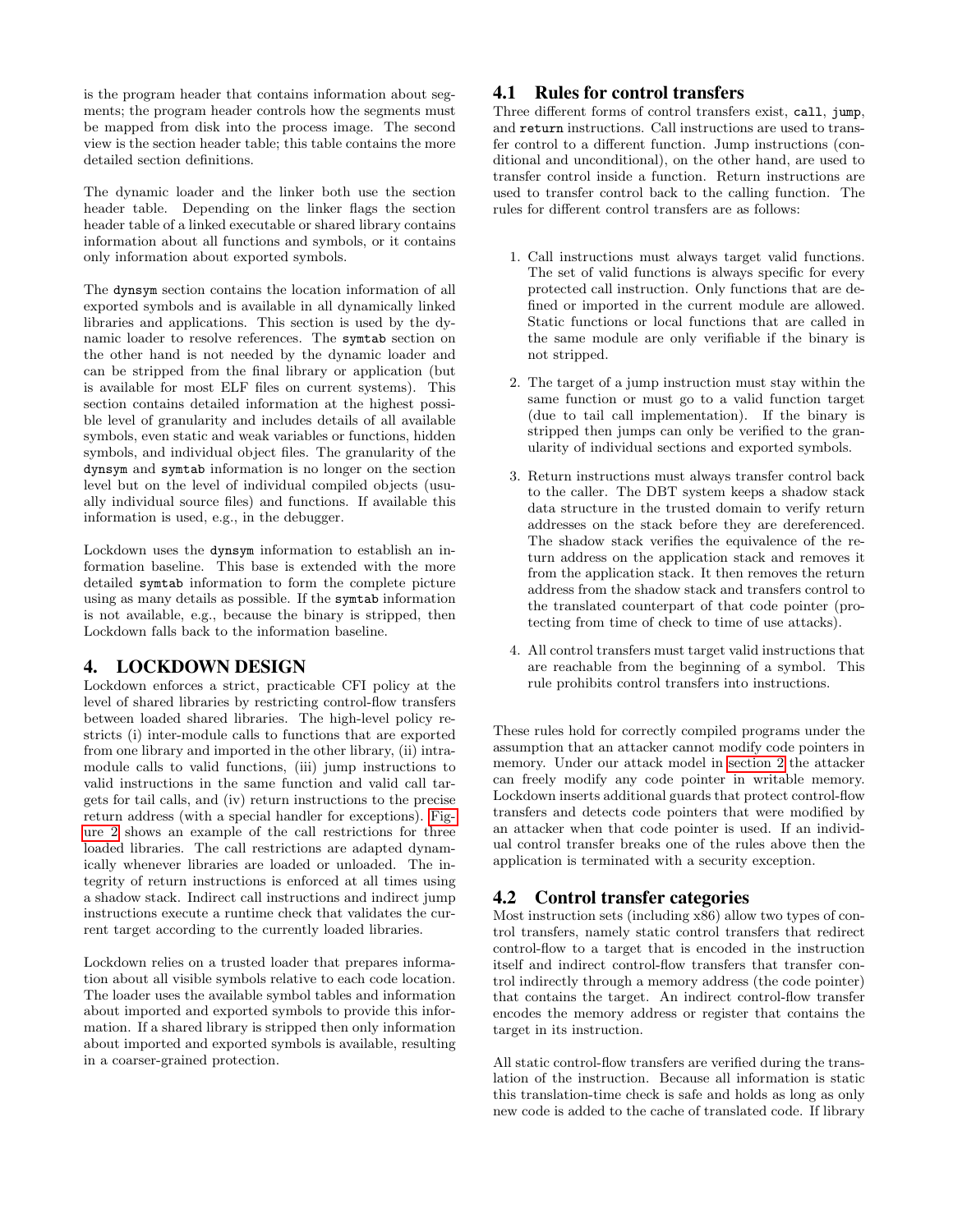

<span id="page-4-1"></span>Figure 2: Call restrictions for an executable and two libraries. Executables and libraries are only allowed to call imported function symbols. Local function calls may only transfer to local function symbols.

code is removed (e.g., a shared library is unloaded), then the bindings to the removed code are revoked, and the code is revalidated (at the cost of a new translation).

Indirect control-flow transfers on the other hand are highly dynamic. The instruction points to a memory address (which is under the control of the attacker) that contains the real target of the control-flow transfer. The contents of the memory address can change every time the instruction is executed (e.g., think of a function pointer that is changed every time before it is executed). A static check during the translation of the instruction does not suffice to verify these indirect transfers. The binary translator must emit an additional guard that executes a dynamic check every time the dynamic control-flow is dispatched.

Return instructions mark the end of a function and return control from the called function back to the caller. This control transfer is also a form of indirect control transfer. The target of the return instruction is usually (i.e., if no exception is thrown) determined by the last call instruction in the instruction stream. The call instruction pushes the current instruction pointer onto the stack and transfers control to the called function. The return instruction on the other hand pops the topmost location from the stack and transfers control back to the caller. Return instructions are translated into a special sequence of instructions. The added guard verifies that the current return address on the application stack is the same as the address that was pushed by the last call instruction.

#### 4.3 Control transfer lookup table

Both dynamic guards and static checks use a control transfer lookup table to verify that the actual target is allowed for the current control-flow transfer. This dynamic data structure maps target locations to a set of possible source locations. The source locations are either based at the granularity of a dynamically shared object (e.g., a shared library or the application itself), an (dynamic) object, or section inside the shared library, a function in a section, or a specific memory location.

The trusted loader constructs the control transfer lookup table on the fly. The table is updated whenever the dynamic loader resolves a new dynamically shared object. This table keeps information about all loaded symbols and functions and possible regions that can access this function. If the compiled ELF DSO contains the full symbol table then it is possible to determine the locations of all objects and all functions. If the binary is stripped and there is only dynamic loader information available then only the locations of exported symbols are known, and there is no information about the location of individual static functions and objects. For most executables and libraries the full symbol table is available (or can be installed using a separate package). If (e.g., legacy) objects are stripped then the precision of Lockdown is limited to the set of exported functions.

#### <span id="page-4-0"></span>5. PROTOTYPE IMPLEMENTATION

The prototype implementation builds on libdetox and seculoader [\[26,](#page-9-9) [25\]](#page-9-10). We implement the control-flow checks in the DBT during the translation of individual basic blocks. All static control-flow transfers are verified during the translation and indirect (dynamic) control-flow transfers are instrumented to execute an inlined reference monitor that executes a dynamic guard depending on the type of control-flow transfer.

Our current prototype does not support self-modifying code. Given our attack model we cannot decide if new code was produced by the attacker or a just-in-time compiler that is a part of the application. We therefore terminate the application if we detect code generation or self-modifying code. (It would be possible to allow self-modifying code if the JIT compiler is part of the trusted computing base)

For all DBT systems one of the biggest performance overheads is the translation of indirect control-flow transfers. These indirect control-flow transfers cannot be translated ahead of time and always incur a runtime lookup to consult the mapping between the original code and the translated code blocks, and only then control-flow is transferred to the translated code block. These additionally executed instructions lead to performance overhead and we use a lookup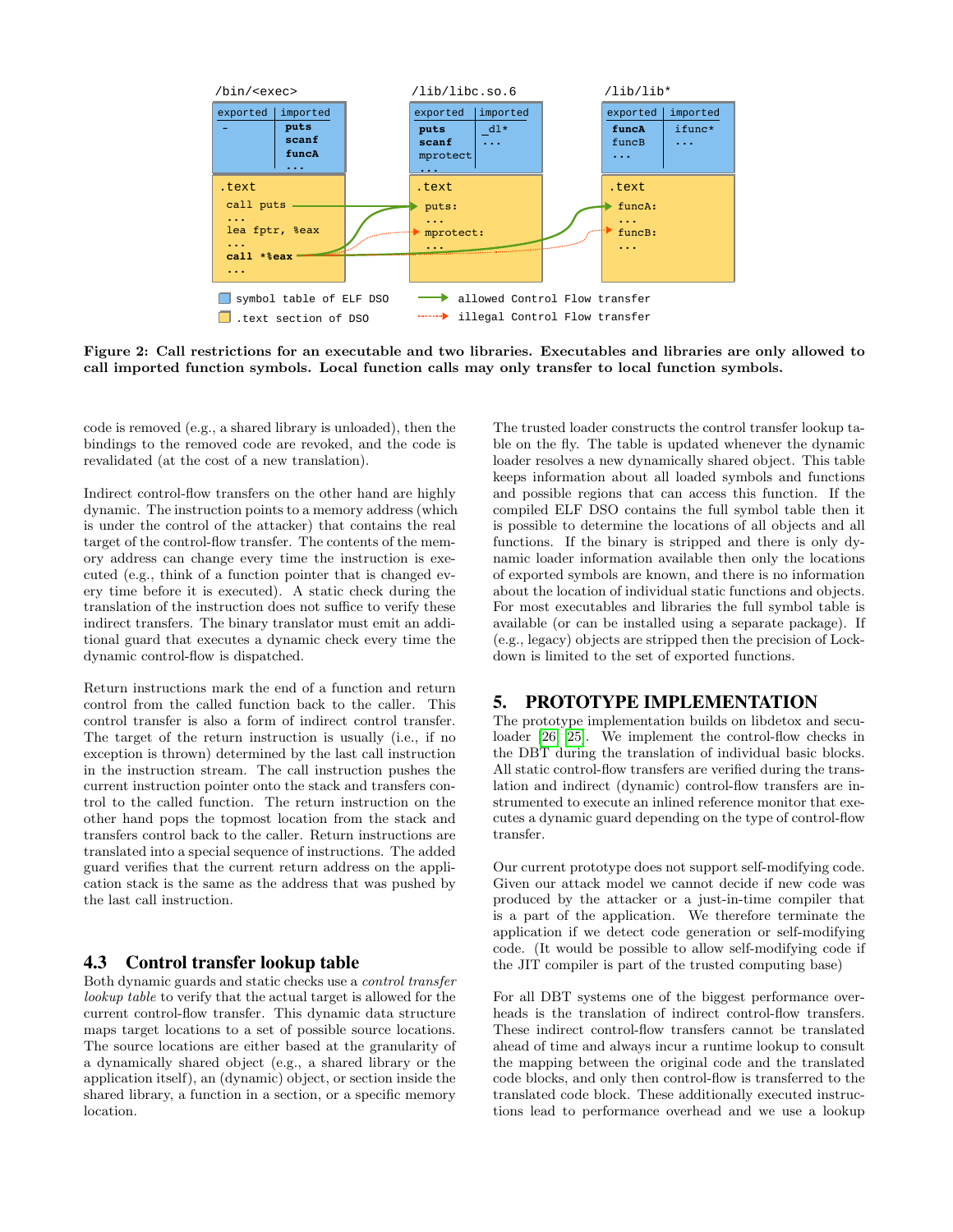cache to reduce this overhead. Caching is an optimization that locally stores the last successful pair of original code pointer and translated code pointer. If the control-flow check was successful and the current target is still the same then there is no need to execute the control-flow check again.

The prototype implementation is released as open-source and was implemented using 22,000 lines of C code mixed with a small amount of inline assembler instructions.

## 5.1 Runtime optimizations

Achieving low overhead when running binary-only applications is a challenging problem: to support dynamic CFI policies Lockdown needs to run the binary analysis alongside the executing application. For our prototype implementation we have implemented a set of optimizations to achieve low overhead without loss of precision or security. The libdetox DBT engine already implements a set of optimizations like local inline caches for indirect control-flow transfers. We extend the indirect control-flow transfer lookups by a control-flow transfer check. The validation is split into a fast path and a slow path. The fast path uses a lookup table for already verified {sourcedso,destination} pairs. The slow path recovers if this fast check fails (e.g., if there is a hash miss in the lookup table). Lockdown handles  $C++$  exceptions by unwinding and resynchronizing the shadow stack with the application stack. The stack handling routine removes frames from the shadow stack until the frames match again. Shadow stack frames can only be removed by exceptions (they are never added), resulting in sound behavior.

ELF implements calls to other libraries as a call to the PLT section of the current module and an indirect jump to the real function. The DBT replaces such calls with a direct call to the loaded function, removing the indirect jump and needed CFI guard. In addition, the trusted loader protects the PLT and PLT.GOT data structures from adversarial access.

An optimization that we have left for future work replaces the global cache of translated code with a per-module cache. This allows to statically encode and protect inter-module transfers, removing the need to execute an expensive CFI guard if the function pointer points into the same module.

# 5.2 Control-flow particularities

Control-flow transfers in off-the-shelf binaries do not always adhere to the rules listed in [subsection 4.1](#page-3-1) and Lockdown catches this behavior and recovers using a set of handlers. These special cases are specific to low level libraries like the libc run-time support functions, e.g., inter-module calls to symbols that were not imported, intra-module cross function jumptables, inter-module callback functions or even intermodule calls targeting PLT entries which would bypass our PLT inlining if not handled correctly. Lockdown also allows indirect jumps as tail calls to the beginning of other functions in the set of currently allowed call targets. Although a variety of these special cases exist they can all be handled by a small set of handlers without compromising the CFI security properties.

High-level application code (i.e., all code that is not the libc or other low-level functionality like the loader) adheres to

the rules listed in [subsection 4.1](#page-3-1) and therefore does not require special handling. The only exception that needs global special handling are callback functions which are discussed in the next section.

# 5.3 Implementation heuristics

Binaries have little information about the types that are used at runtime and it is not always possible to recover information precisely. To support callback functions (i.e., a function in a library returns a function pointer which is later called from a different library; if this function is not exported/imported then the CFI guard would fail) Lockdown implements a dynamic scanning technique that is similar in design to the static analysis of Zhang and Sekar proposed in [\[38\]](#page-9-7). Their system statically checks for instruction sequences that are used to calculate function pointers.

Lockdown uses the following patterns to detect callback pointers to callback functions on the fly (i) push imm32 where a function pointer is pushed onto the stack, (ii) mov1 imm32, rel(%esp) where rel references a local variable on the stack, and (iii) leal imm32(%ebx), %e?x where a function pointer is moved from memory into a general purpose register relative to .got.plt, or (iv) relocations that are used to define pointers for many callbacks (e.g., R\_386\_RELATIVE). An advantage of Lockdown's dynamic analysis compared to static analysis is that Lockdown uses the actual (precise) values at runtime and checks whether the pointer actually references a valid instruction. Lockdown is therefore potentially more precise than a static analysis as static analysis is limited if there are cross-module control-flow transfers that are rely on complicated (dynamic) control-flow patterns and computation that spans across several basic blocks that are connected through indirect control-flow transfers (and maybe even across shared libraries). In addition, Lockdown scans the .data region for relocations pointing into the code segment to detect static code pointers.

The trusted loader protects all runtime loader data structures from adversarial access and implements both the dlopen class of functions and direct data structure access that libc uses. The trusted loader component allows an interesting way to deploy our dynamic CFI system: in the ELF file any executable may specify the default loader that is used to execute it. Lockdown is deployed on a per-application basis by replacing this default loader with the Lockdown executable, thereby replacing the standard loader with Lockdown.

# <span id="page-5-0"></span>6. EVALUATION

We evaluate Lockdown in the following areas: (i) performance using the SPEC CPU2006 benchmarks, (ii) real-world performance using Apache 2.2, (iii) a theoretical discussion of the security guarantees according to the implemented security policy, and (iv) an evaluation of the remaining attack surface.

We run the experiments in the following sections on an Intel Core i7 CPU 920@2.67GHz with 12GiB memory on Ubuntu 12.04.4. Lockdown and the SPEC CPU2006 benchmarks are compiled with gcc version 4.6.3. Apache 2.2.22 is installed from the default package. The full set of security features of Ubuntu 12.04.4 is enabled (ASLR, DEP, stack canaries, and safe exception frames).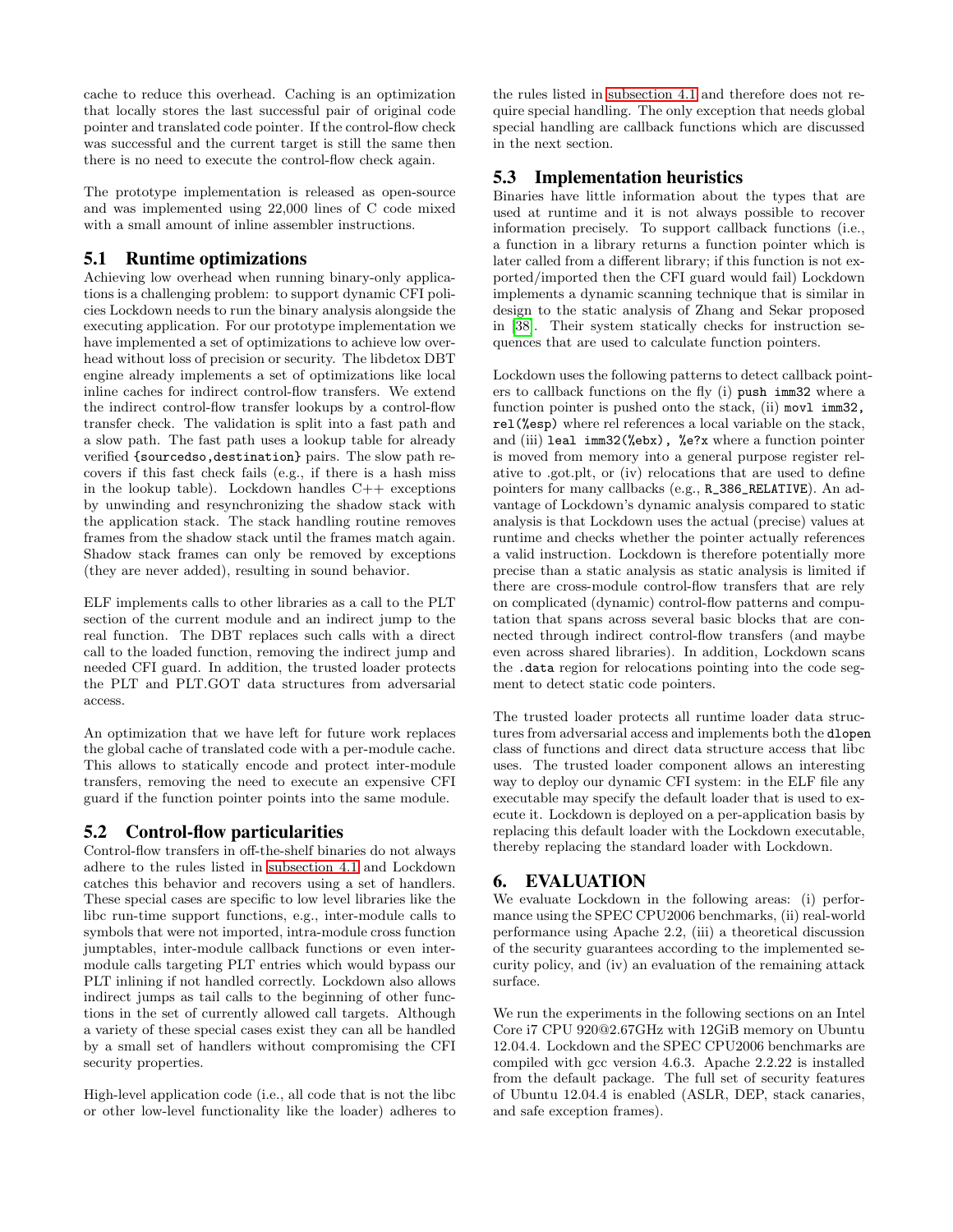#### 6.1 Performance

We use the SPEC CPU2006 benchmarks to measure raw CPU performance and to evaluate the performance impact of Lockdown with full indirect control-flow protection compared to native execution and binary translation (with shadow stack) only execution.

[Table 1](#page-7-0) shows the performance results for SPEC CPU2006 for native, binary translation only and Lockdown runs. Due to issues with the trusted loader we were unable to run omnetpp and dealII. The binary translation column already includes the shadow stack from libdetox [\[25\]](#page-9-10) and overhead from the trusted loader. The additional average overhead introduced by Lockdown for CFI enforcement (compared to binary translation) is 17.37%, and the average overhead including binary translation is 32.49%. Only five benchmarks have a total overhead of more than  $45\%$  if run in Lockdown. The majority of benchmarks face a performance overhead of around 20% or below. Overall the overhead for dynamic CFI enforcement is reasonable. In future work we are looking into reducing the overhead by more aggressive caching and inlining.

#### 6.2 Apache case study

In this section we evaluate the performance of a full Apache 2.2 setup running under the dynamic CFI protection of Lockdown (including ROP protection using the shadow stack). Apache is set up in the default configuration and we use the ab Apache benchmark to measure performance.

To test the performance of the web server we use an html file (56 KB) and a jpg image (1054 KB) that are served by Apache. The file sizes were chosen according to the average html and image sizes reported by [\[14\]](#page-8-17). We used ab to send 5,000,000 requests and measured the overall time required to respond to these requests.

The average overhead of Apache 2.2 running inside Lockdown is 33% with an overhead of 57% for the small html file and 10% for the larger jpg file. The additional context switches between translator domain and application domain for file and network I/O operations become more dominant for smaller files. Apache sends files using as few I/O operations as possible and with small files there is not enough computation that is executed to recover from the performance hit of the context switch.

#### 6.3 Security evaluation

Evaluating the effectiveness of a CFI implementation in terms of security is not trivial. Running a vulnerable program with a CFI implementation and preventing a specific exploitation attempt does not mean that the vulnerability is not exploitable under other circumstances or by hijacking controlflow along other paths that actually might be allowed within the control-flow graph of the CFI implementation.

We therefore make the following observations: (i) in our attack model a successful attacker needs to hijack the controlflow to already executable code within the process, (ii) the probability of success for an attacker depends on the ability to find a sequence of reusable code (gadgets) that executed in the right order accomplishes the intended malicious behaviour (e.g. running a shell).

The effectiveness of a CFI implementation therefore depends on how effectively an attacker is restrained in the ability to find and reuse already available code. This directly translates to the quantity and quality of the still reachable indirectcontrol flow (ICF) targets of the enforced CFG.

Zhang and Sekar [\[38\]](#page-9-7) propose a metric for measuring CFI strength called Average Indirect target Reduction (AIR). Based on AIR we define the Dynamic Average Indirect target Reduction (DAIR):

Definition: Dynamic Average Indirect target Reduction Let t be a specific point in time during a program's execution and  $i_1,...,i_n$  be all the ICF transfers in a program executed before and at time t. A CFI technique limits possible targets of ICF transfer  $i_j$  to the set  $T_j$ . We define  $DAIR(t)$  as:

**DAIR(t)** = 
$$
\frac{1}{n} \sum_{j=1}^{n} (1 - \frac{|T_j|}{S})
$$

where S is the number of possible ICF targets in an unprotected program.

This definition of DAIR is almost identical to AIR defined by Zhang and Sekar except that it is dynamic and takes into account only ICFs that where executed during and up to a certain point in time t of a program's execution. Therefore the DAIR metric is not static and varies during program execution. DAIR allows us to quantify the effectiveness of Lockdown's CFI implementation despite its dynamic nature.

In addition to the quantity of ICF targets that are still valid, it is also necessary to consider the "quality" of the remaining ICF targets (with regard to the target's ability to attack successfully). Unfortunately, there is not one unique type of instruction sequence that might be used by an attacker – depending on what an attacker wants to achieve, the criteria to assess a target's quality vary depending on the attacker's gadget's needs. It is therefore difficult to measure CFI effectiveness based on a quality metric for ICF targets and their usefulness to an attacker. We therefore consider DAIR as the sole metric for CFI strength.

[Table 2](#page-7-1) shows the DAIR values for Apache, the SPEC CPU2006 benchmarks, and a set of common applications. Comparing the final DAIR value at program termination (i.e., the most open value that includes all values discovered by Lockdown) with the AIR values presented by Zhang and Sekar we show an improvement of several percent. In addition, the return instruction pointers on the stack can only be redirected to one (of the few) pointers further down on the stack, stopping ROP attacks.

[Table 2](#page-7-1) shows the DAIR values for a set of UNIX applications at  $t =$  "program termination". The DAIR values reflect how much, on average, the executed ICF instructions' set of valid targets is reduced. We see that Lockdown is very effective for ret instructions as the shadow stack allows us to restrict potential ret targets to their exact value. As expected Lockdown is slightly more effective for indirect calls than for indirect jmps as the CFG is more granular at inter-module boundaries. In general, Lockdown achieves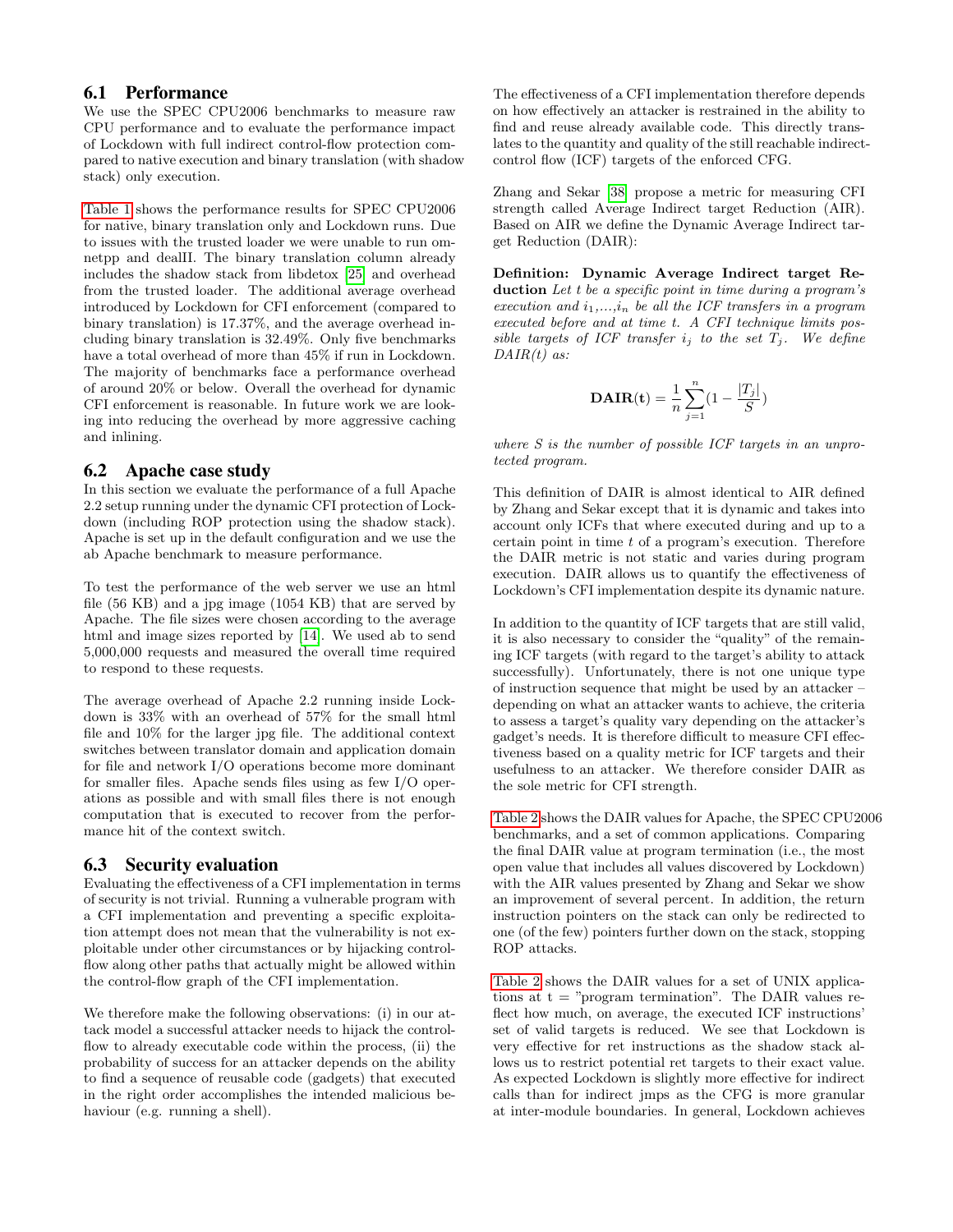| benchmark          | native | BT only | overhead  | Lockdown | overhead |
|--------------------|--------|---------|-----------|----------|----------|
| 400.perlbench      | 408    | 848     | 107.84%   | 1522     | 273.04%  |
| $401$ .bzip $2$    | 693    | 741     | $6.93\%$  | 740      | $6.78\%$ |
| $403.\mathrm{gcc}$ | 360    | 511     | $41.94\%$ | 666      | 85%      |
| $429$ .mcf         | 300    | 309     | $3\%$     | 307      | $2.33\%$ |
| 445.gobmk          | 535    | 736     | 37.57%    | 767      | 43.36%   |
| 456.hmmer          | 617    | 636     | 3.08%     | 633      | 2.59%    |
| 458.sjeng          | 643    | 1014    | 57.7%     | 1454     | 126.13%  |
| $462$ .libquantum  | 562    | 579     | $3.02\%$  | 580      | $3.2\%$  |
| 464.h264ref        | 828    | 1055    | 27.42%    | 1738     | 109.9%   |
| $473.\text{astar}$ | 548    | 601     | 9.67%     | 739      | 34.85%   |
| 483.xalancbmk      | 289    | 570     | 97.23\%   | 962      | 232.87%  |
| 410.bwayes         | 589    | 587     | $-0.34\%$ | 599      | $1.7\%$  |
| 416.gamess         | 1104   | 1212    | 9.78%     | 1333     | 20.74%   |
| $433$ .milc        | 518    | 545     | 5.21\%    | 558      | 7.72\%   |
| 434.zeusmp         | 627    | 626     | $-0.16\%$ | 626      | $-0.16%$ |
| 435.gromacs        | 1002   | 1025    | $2.3\%$   | 1026     | $2.4\%$  |
| 436.cactusADM      | 1207   | 1244    | 3.07%     | 1249     | 3.48%    |
| 437.leslie3d       | 586    | 588     | $0.34\%$  | 591      | $0.85\%$ |
| $444$ .namd        | 578    | 588     | $1.73\%$  | 586      | $1.38\%$ |
| $450$ .soplex      | 303    | 339     | 11.88%    | 367      | 21.12%   |
| 453.povray         | 273    | 411     | 50.55%    | 621      | 127.47%  |
| 454.calculix       | 1124   | 1152    | 2.49%     | 1168     | $3.91\%$ |
| 459.GemsFDTD       | 551    | 576     | $4.54\%$  | 578      | 4.9%     |
| $465$ .tonto       | 712    | 858     | 20.51\%   | 869      | 22.05%   |
| $470$ .lbm         | 382    | 388     | $1.57\%$  | 383      | $0.26\%$ |
| $481.$ wrf         | 970    | 1086    | 11.96%    | 1084     | 11.75%   |
| 482.sphinx3        | 558    | 592     | $6.09\%$  | 601      | 7.71\%   |
| average            |        |         | 15.12%    |          | 32.49%   |

Table 1: SPEC CPU2006 results for native, binary translation only, and Lockdown.

<span id="page-7-0"></span>

| DAIR.                   | total     | ind. call | ind. jump | return |
|-------------------------|-----------|-----------|-----------|--------|
| ls                      | 99.90%    | $99.71\%$ | 99.05%    | 99.99% |
| hostname                | 99.95%    | 99.81\%   | 99.91\%   | 99.99% |
| netstat                 | 99.67%    | 98.13%    | 99.28%    | 99.99% |
| nano                    | 99.96%    | 99.78%    | 99.70\%   | 99.99% |
| vim                     | 99.21\%   | 94.39%    | 97.29%    | 99.99% |
| nmap                    | 99.70\%   | 99.08\%   | 93.04\%   | 99.99% |
| xmessage                | 99.67%    | 97.41\%   | 99.60\%   | 99.99% |
| xcalc                   | 99.72\%   | 97.69%    | 99.71\%   | 99.99% |
| xterm                   | 99.77%    | 98.48%    | 98.08%    | 99.99% |
| apache                  | 99.58%    | 97.65%    | 96.90\%   | 99.99% |
| average                 | $99.71\%$ | $98.21\%$ | 98.26%    | 99.99% |
| <b>SPEC</b><br>CPU 2006 | $99.93\%$ | $99.81\%$ | 99.33%    | 99.99% |

<span id="page-7-1"></span>Table 2: DAIR of a small set of UNIX applications, Apache and the SPEC CPU 2006 benchmarks, at time  $t =$  program termination time. Where available, debug symbol files of libraries were used.

very high DAIR values as the set of valid targets is specific per loaded code module. In comparison, static CFI implementations have AIR values of 99.13% (CFI reloc) or 98.86% (CFI bin) as reported by Zhang and Sekar [\[38\]](#page-9-7). Directly comparing raw AIR with DAIR values is not feasible as the DAIR view changes over time. We compare the final (most permissive) DAIR numbers at program termination with the AIR number to give an idea of how Lockdown's CFI strength compares to other static CFI approaches.

[Table 3](#page-8-18) shows the DAIR values when only stripped libraries are used. Lockdown still achieves reasonable CFI strength

despite the lack of extended symbol information. Fortunately, almost all Linux distributions provide a way to install symbol file packages. For the values in [Table 2](#page-7-1) we used the symbol file packages of Ubuntu 12.04.4 for common libraries.

As mentioned before the quantity of the ICF target reduction covers only one aspect. Lockdown's advantage to other CFI approaches is that valid targets are specific to individual ICF instructions. This is especially relevant considering powerful functions like mprotect() or system(). These libc functions are interesting for attackers because of their high misuse potential. Lockdown will deny calls to these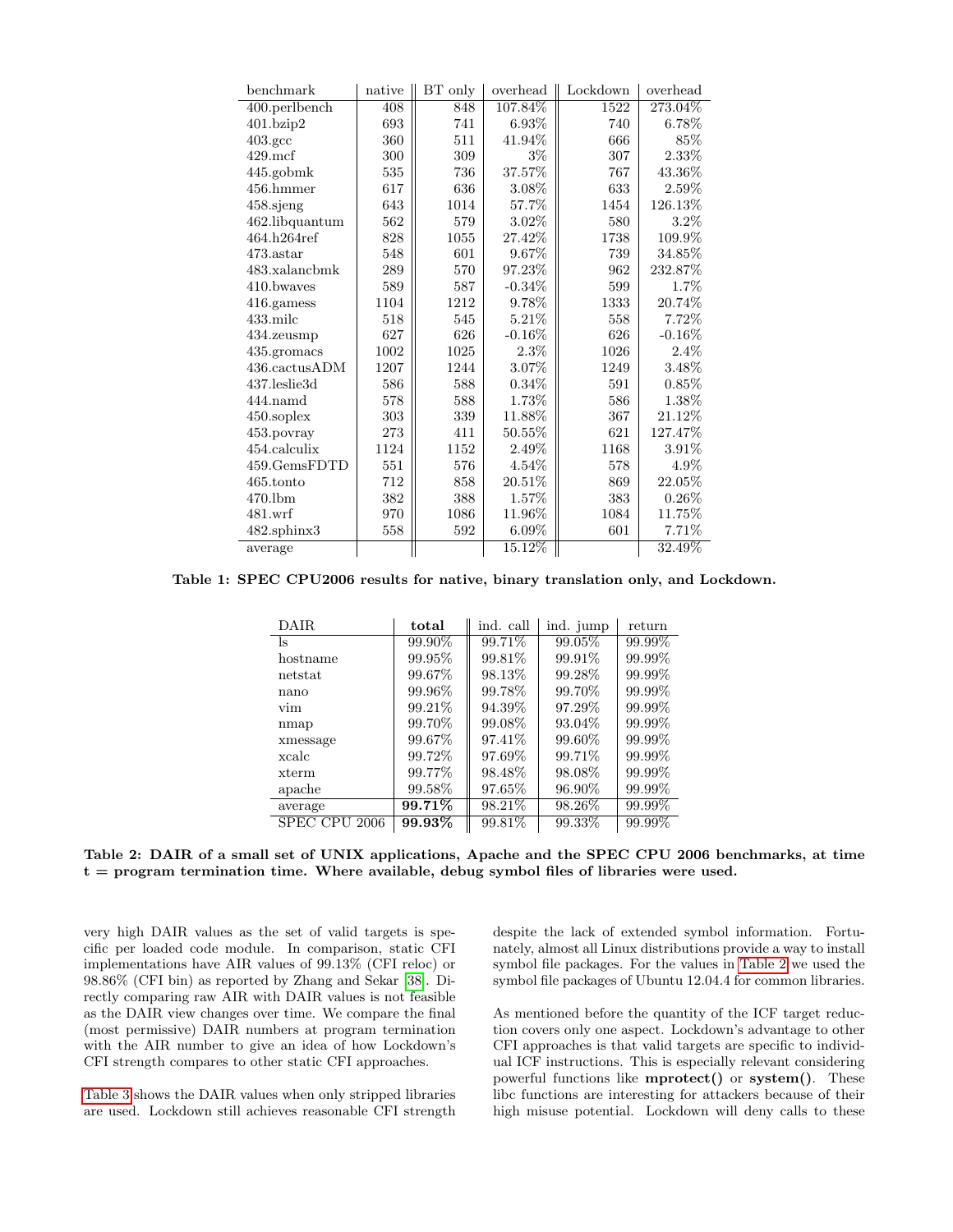| DAIR.                           |  | <b>total</b> $\parallel$ ind. call $\parallel$ ind. jump $\parallel$ return |  |
|---------------------------------|--|-----------------------------------------------------------------------------|--|
| UNIX average                    |  | <b>95.21%</b>    72.75%    83.52%    99.99%                                 |  |
| SPEC CPU 2006   95.39%   74.07% |  | 86.42\%   99.99\%                                                           |  |

<span id="page-8-18"></span>Table 3: DAIR average of a small set of UNIX applications and the SPEC CPU 2006 benchmarks, at time t = program termination time. All libraries are stripped.

functions from DSOs that do not explicitly import these symbols. Therefore even if one module in a process is allowed to call them other modules will still be restrained in using them.

#### 6.4 Security guarantees

Lockdown enforces strict (modular) security guarantees for executed code: (i) the DBT always maintains control of the control-flow, (ii) only valid, intended instructions are executed, (iii) function returns cannot be redirected, mitigating ROP attacks, (iv) jump instructions can target only valid instructions in the same function or symbols in the same module, (v) call instructions can target only valid functions in the same module or imported functions, (vi) all signals are caught by the DBT system, protecting from signal oriented programming, (vii) all system calls go through a system call policy check. Due to the modular realisation, individual guarantees build on each other: the binary translator ensures the SFI properties that only valid instructions can be targeted, the shadow stack protects return instructions at all times, the trusted loader provides information about allowed targets for call and jmp instructions, and the dynamic control-flow transfer checks enforce dynamic CFI.

The remaining attack surface is vastly reduced: the GOT.PLT sections are never writeable, return instruction pointers on the stack are always protected using the shadow stack, and each remaining indirect control-flow transfer has a restricted, individual (on a per-module level) set of allowed targets.

#### <span id="page-8-8"></span>7. CONCLUSION

This paper presents Lockdown, a strong dynamic controlflow integrity policy for binaries. Using the symbol tables available in shared libraries and executables we build a control-flow graph on the granularity of shared objects. A dynamic binary translation based system enforces the integrity of control-flow transfers at all times according to this model. In addition, Lockdown uses a shadow stack that protects from all ROP attacks.

Our prototype implementation shows reasonable performance overhead of 32.49% on average for SPEC CPU2006. In addition, we have reasoned about CFI effectiveness and the strength of Lockdown's dynamic CFI approach which is more precise than other CFI solutions that rely on static binary rewriting.

Lockdown enforces strong security guarantees for current systems in a practical environment that allows dynamic code loading (of shared libraries), supports threads, and results in low overhead.

#### 8. REFERENCES

- <span id="page-8-1"></span>[1] M. Abadi, M. Budiu, U. Erlingsson, and J. Ligatti. Control-flow integrity. In CCS'05, 2005.
- <span id="page-8-12"></span>[2] P. Akritidis, C. Cadar, C. Raiciu, M. Costa, and M. Castro. Preventing memory error exploits with WIT. In SP'08, 2008.
- <span id="page-8-5"></span>[3] A. Bittau, A. Belay, A. Mashtizadeh, D. Mazieres, and D. Boneh. Hacking blind. In SP'14, 2014.
- <span id="page-8-3"></span>[4] T. Bletsch, X. Jiang, and V. Freeh. Mitigating code-reuse attacks with control-flow locking. In ACSAC'11, 2011.
- <span id="page-8-9"></span>[5] T. Bletsch, X. Jiang, V. W. Freeh, and Z. Liang. Jump-oriented programming: a new class of code-reuse attack. In ASIACCS'11, 2011.
- <span id="page-8-6"></span>[6] E. Bosman and H. Bos. Framing signals - a return to portable shellcode. In SP'14, 2014.
- <span id="page-8-15"></span>[7] D. Bruening, T. Garnett, and S. Amarasinghe. An infrastructure for adaptive dynamic optimization. In CGO '03, 2003.
- <span id="page-8-4"></span>[8] J. Criswell, N. Dautenhahn, and V. Adve. Kcofi: Complete control-flow integrity for commodity operating system kernels. In SP'14, 2014.
- <span id="page-8-13"></span>[9] L. Davi, R. Dmitrienko, M. Egele, T. Fischer, T. Holz, R. Hund, S. Nuernberger, and A. Sadeghi. MoCFI: A framework to mitigate control-flow attacks on smartphones. In NDSS'12, 2012.
- <span id="page-8-16"></span>[10] U. Drepper. How to write shared libraries. <http://www.akkadia.org/drepper/dsohowto.pdf>, Dec. 2010.
- <span id="page-8-2"></span>[11]  $\dot{U}$ . Erlingsson, M. Abadi, M. Vrable, M. Budiu, and G. C. Necula. XFI: Software guards for system address spaces. In OSDI'06.
- <span id="page-8-7"></span>[12] E. Goektas, E. Athanasopoulos, H. Bos, and G. Portokalidis. Out of control: Overcoming control-flow integrity. In SP'14, 2014.
- <span id="page-8-0"></span>[13] E. Hiroaki and Y. Kunikazu. ProPolice: Improved stack-smashing attack detection. IPSJ SIG Notes, pages 181–188, 2001.
- <span id="page-8-17"></span>[14] HTTP Archive. Http archive - interesting stats average sizes of web sites and objects, 2014. [http://httparchive.org/interesting.php?a=](http://httparchive.org/interesting.php?a=All&l=Mar%201%202014) [All&l=Mar%201%202014](http://httparchive.org/interesting.php?a=All&l=Mar%201%202014).
- <span id="page-8-10"></span>[15] T. Jim, J. G. Morrisett, D. Grossman, M. W. Hicks, J. Cheney, and Y. Wang. Cyclone: A Safe Dialect of C. In ATC'02, 2002.
- <span id="page-8-14"></span>[16] C.-K. Luk, R. Cohn, R. Muth, H. Patil, A. Klauser, G. Lowney, S. Wallace, V. J. Reddi, and K. Hazelwood. Pin: building customized program analysis tools with dynamic instrumentation. In PLDI'05, 2005.
- <span id="page-8-11"></span>[17] S. Nagarakatte, J. Zhao, M. M. Martin, and S. Zdancewic. SoftBound: Highly Compatible and